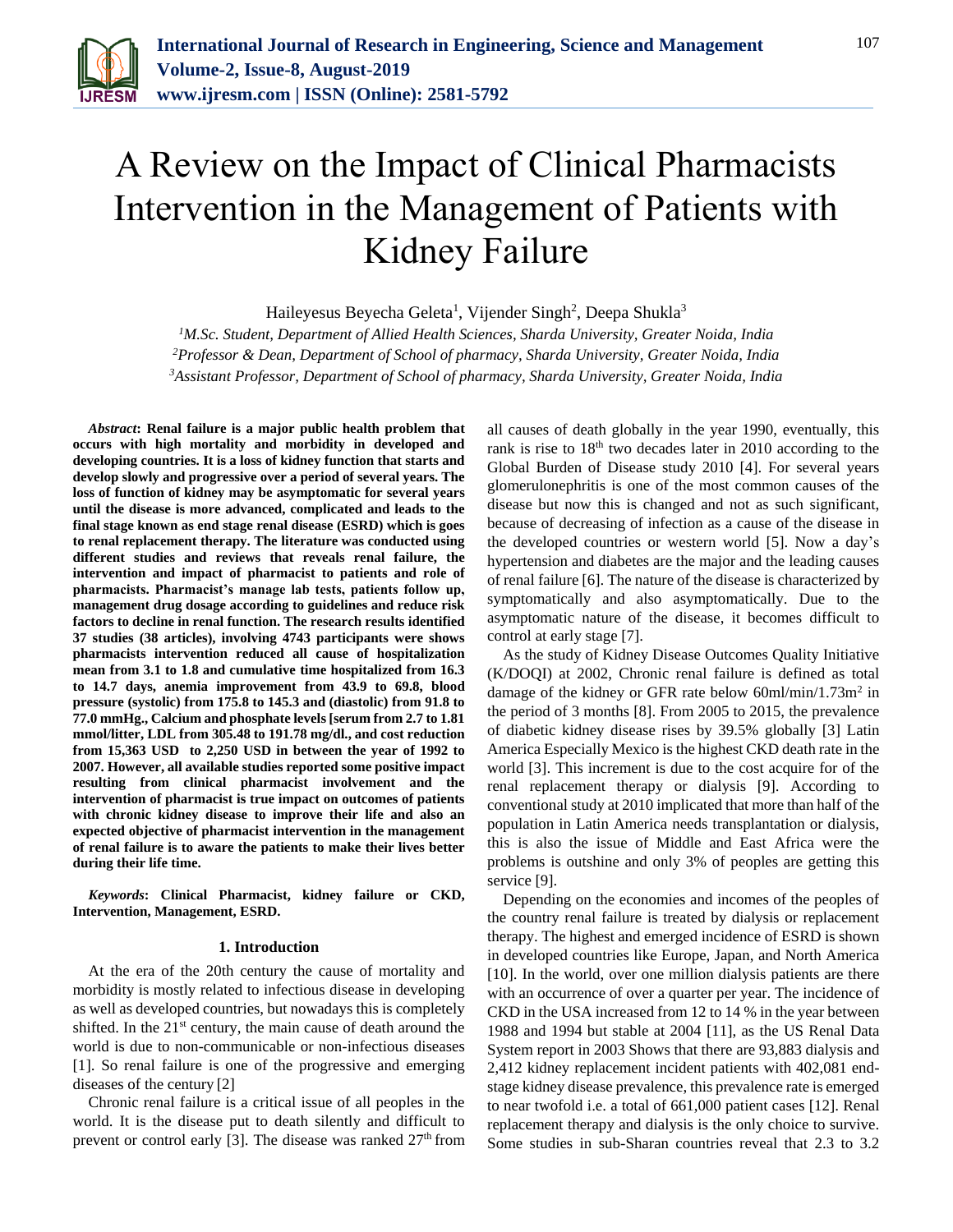

million peoples are dying with a shortage of dialysis per year [13]. In some African countries, governments provide services of dialysis for renal failure patients, some are funded by the state government at rationing system, and others are provided free with reducing the frequency of hemodialysis from three to two times per a week [14]. But the majority of renal failure patients are cover their cost by themselves [15]. Patients with chronic kidney disease are must be alert for self-managing, change and symptoms of the disease, progressive of the treatment by changing their lifestyle, and ready for physiological and psychological consequences with other associated problems [14] and also important to improve their knowledge about the disease, build self-confidence on medical aspects, knowing, identifying and activating access of resources, modify their living styles, this all are included under self- management [16].

#### **2. Methodology**

A literature review was conducted by searching from different articles like research and review articles, medical publications, journals, from Googles or Internets, Web of Science for articles published in English, from sub-Saharan Africa reporting dialysis outcomes in patients with ESKD publications, in general about 18 articles which are published in in the year between 2011 and 2018 are used. Different studies about current situation in sub-Saharan African countries, clinical and economic outcomes of pharmacists before and after management of chronic renal failure, access to dialysis, mortality, duration of dialysis, and markers of dialysis quality in patients with ESKD are included. The following words were used for this search: "chronic kidney (or renal) disease", kidney (or renal) disease", "kidney (or renal) dysfunction", decreased kidney (renal) function", "glomerular filtration rate".

## **3. Literature review**

## *A. Chronic kidney failure Definition*

Chronic kidney failure is a loss of complete or incomplete filtration of circulatory fluids and removal of wastes from the body due to reversible or irreversible dysfunctions of kidney cells/ glomerulus. These gradual loos of function lead to filtration rate below15ml/min. and difficult to cure, reversible to normal situation except renal replacement treatment (RRT). Generally, renal failure is not only the challenge of some parts of the world, categories of people's, and ages, rather the problems of all over the world and attack any groups of peoples, ages and gender without discrimination [17].

## *B. Mortality*

According to Global Burden of disease (GBD) 2015 study, CKD is one of unexpected and observed cause of death, that responsible for 1.1 million deaths worldwide by increasing 31.7% over the last 10 years [18] and also 10.1 million Americans [19], 12- 23 % of Sub Saharan Africans is life with CKD and risk of developing end-stage kidney disease (ESKD) [20].

## *C. Incidence and prevalence*

In the USA the incidence and prevalence of ESKD are 354 and 1665 p.m.p respectively in the year of 2009, [21] and In Australia 116 and 822 p.m.p respectively in the year of 2008 [22] and also the prevalence of renal replacement therapies in Europe in the year 2008 ranged from 421 to 1152 p.m.p. [23]. The rate of infection is more displayed on White Americans, African-Americans, Asians, and Asian-Americans (61%, 32%, 5%, and 1%) respectively. Africans and Native Americans are more affected than white Americans, Non- Hispanic are more affected than Hispanic, not only this but also gender and age wise males 45- 65 years are more affected than females [17].

## *D. Causes*

Diabetes, Hypertension, and Glomerulonephritis are the leading causes [24], Poor sanitation, inadequate supply of safe water, and high concentrations of disease-transmitting vectors are the other causes of renal failure. Environmental pollution, pesticides, analgesic abuse, herbal medications, and the use of unregulated food additives also contribute to the burden of chronic kidney disease in developing countries [25]. Rapid urbanization, globalization and [26] Genetic factors also included [27].

#### *E. Risk Factors*

One risk of CRD is hypertension, from 972 Million's (26%) populations globally prevalence of hypertension estimated in 2000, 639 million (66%) being in developing countries and this expected to increase to 1·56 billion by 2025. Worldwide [28]. In Similar way diabetes is the other risk and the worldwide prevalence of diabetes in adults is estimated to be 6·4%, affecting 285 million people, and is projected to rise to 7·7% (439 million peoples. by 2030 [29]. The largest increases in prevalence are expected in developing regions (the Middle East, 163%; sub-Saharan Africa, 161%; India, 151%; Latin America, 148%; and China, 104%) [30]. Worldwide an estimation of the prevalence of obesity is increasing from time to time and being 312 million peoples are under risk of obesity at the binging of 21 century. With the other hand, the increasing of childhood overweight and obesity is shocking. In between the year 1992 and 2002 in China the prevalence is increased by 49.3% and categorized as obesity and overweight. Obesity in developing countries is increasing in wealthy and literate populations as compared to developed countries [31].

## *F. Phases of renal failure*

- Phase 1. Regular glomerular filtration rate is 90ml/min.
- Phase 2. A modest decrease of glomerular filtration rate 60- 89 ml/min.
- Phase 3. An averagely decrease in glomerular filtration rate 45- 59 and 30 to 44 ml/min.
- Phase 4. A critical decrease of glomerular filtration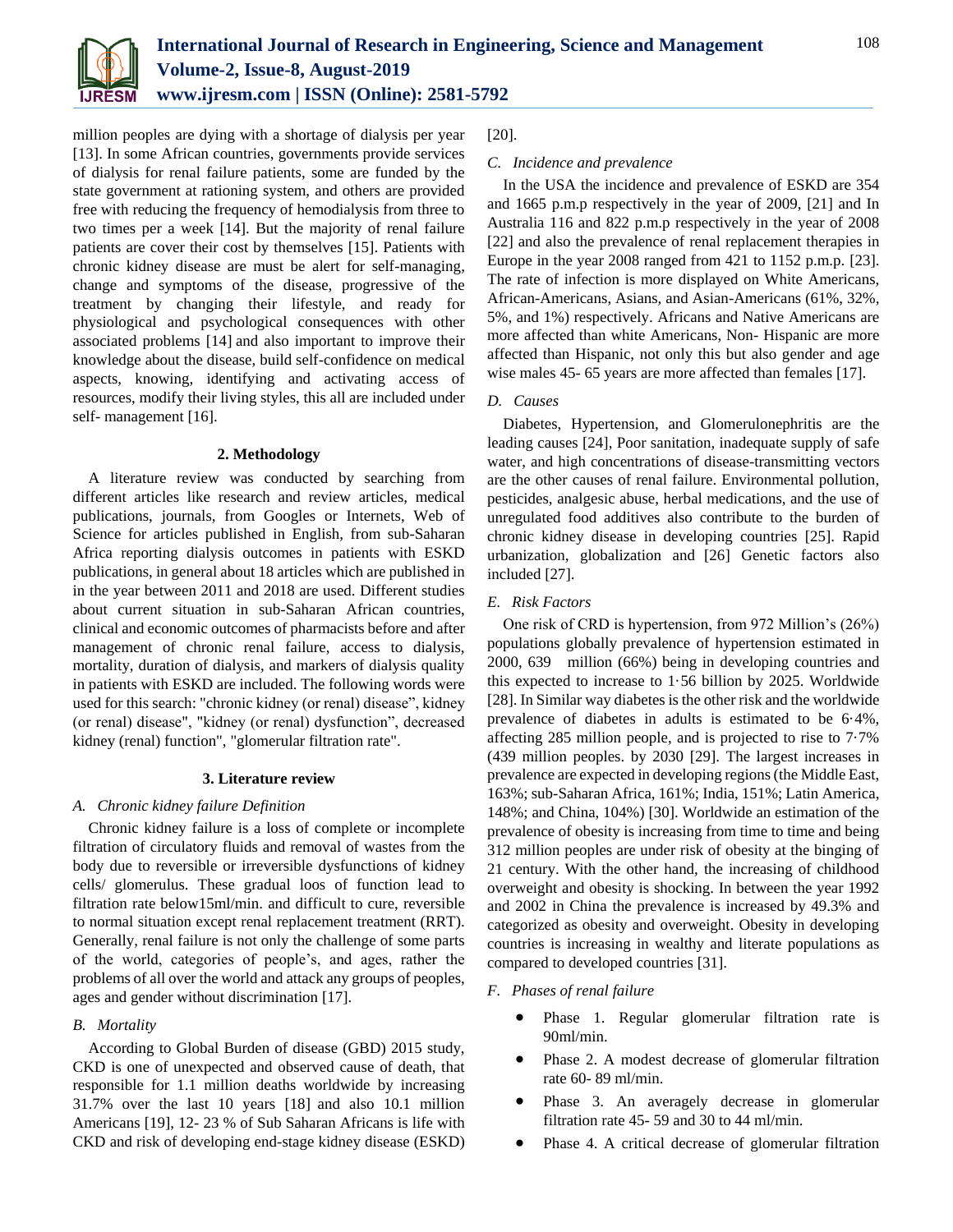

rate 15- 30 ml/min. and

- Phase 5. Absolute renal failure step with glomerular filtration rate is below 15ml/min [32].
- *G. Role of Pharmacists* 
	- Maximizing the effectiveness of drugs by selection of an appropriate drug for each patient and minimizing drug adverse reactions by improving drug handling, usage with patients by counseling and monitoring [33].
	- Pharmacists have a role with minimizing the cost of the drug and healthcare depending on patient care [34].
	- Pharmacist's estimate renal function, refer to literature references and adjust medication doses for renal dysfunction and also monitoring drug-related problems focused, detect and give solution [35].
	- Pharmacists devote their time to improving medical management, education to change the perception about disease and works on the delivery of medication and save patients with improving compliance and communication with other health care professionals.
	- Clinical pharmacists advise in correcting and optimizing drug therapy, making therapeutic recommendations and cooperating with physicians and involving in the significant reduction of blood glucose level.
	- Clinical pharmacist involvement is one way to reduce the mortality and make a significant improvement in the case of Anemia problem and minimize inpatient and all cause of hospitalization with minimizing of all the incidence of ESRD in relation to other [19].

## *H. Pathophysiology*

Renal failure is the disease known by the loss of kidney function and damage of the kidney slowly through time. The kidney function is the main and important that removing fluid wastes from all parts of our circulatory system. Any foreign and unwanted substances above the limits are excreted through urination. The kidney is performing the balance of substances like Sodium, Calcium, Hydrogen, potassium besides removal of Creatine and uric acid. Kidney also adjusted blood composition and maintain a volume of blood pressure and volume<sup>36</sup>.

## *I. Dialysis*

- The action of reducing some unwanted substances (minerals) and accumulation of fluids from all over the body including circulatory system (blood) through well prepared instruments (Dialyzer).
- Increase the life span of the patients by reduction of mortality and morbidity.
- An instruments (dialyzer) used to filtrate fluids in the case of irreversible kidney damage or dysfunction of

glomerular filtration rate (GFR) is below 15ml/min. *Types of dialysis:* 

*Primary Dialysis:* peritoneal and hemodialysis

*Secondary dialysis:* Intestinal and hemofiltration [19].

*Hemodialysis:* Eliminating of harmful and dangerous materials and fluids from the circulating blood in the form of filtration by the help of dialysis.

*Peritoneal dialysis:* Is the process of eliminating an excess amount of unnecessary fluids in the body absorbed or removes from the body through a tube which is inserted in the abdomen. The fluids are filtered by the membrane of the abdominal cavity and then the dialysis removes the wastes from the body by transporting system [37].

*Renal transplantation* therapy is the exchanging of a healthy kidney by the diseased one by the help of surgical operation for Chronic kidney patient. Healthy kidney used for transplantation is gained from donors, and sometimes from persons dead with an accident. For the last 5 years, the survival of the life expectancy or survival rate for the transplant patients is 85.5% and also 35% for the dialysis patients. The therapy is needed for patients they are under risky condition and patients which their kidney does not respond to dialysis [38].

## *J. Management of renal Failure*

*Hypertension Control:* It is important to control the blood pressure by decreasing the range of Systolic below 120 to 135 mmHg. and diastolic rage 70 to 80 mmHg. Drugs like ACE inhibitors of a class of antihypertensive are important for the control of hypertension [37].

*High protein restriction:* protein-rich foods are increasing the risk of diabetes problem, rise glomerular filtration rate and hypertension. Limitation of high protein rich diet is important for patients based on the nutritional status and glomerular filtration rate. Not more intake of proteins and also decrease the progress of damage of kidney by heavy works related to more excreation [37].

*Metabolic acidosis:* For buffering of hydrogen ions production of ammonia is very important, but if the kidney cells or nephrons are loss their function, production ammonia is impossible, and bicarbonate is not reabsorbed this leads to the accumulation of bicarbonate that shows the imbalance presence of ions or high amount of acid ion formation, this resulting metabolic acidosis formation [19]. Sodium bicarbonate 650mg should be prescribed 3 times a day when the level of bicarbonate is under the level or giving 22mmol/L for overcoming the problem [39].

*Glucose control:* Appropriate monitoring of glucose leads to improving diabetes mellites management and proteinuria, to decrease glomerular filtration rate, and also reduce the risk of diabetic nephropathy progress and cardiovascular complication with other related problems. The current data sows target of glycemic control is hemoglobin of A1c(HbA1c) of approximately recommended 7% [40].

*Fluid and electrolyte balance:* in case of improper activity of kidney nephrons, fluids and electrolytes are accumulate in our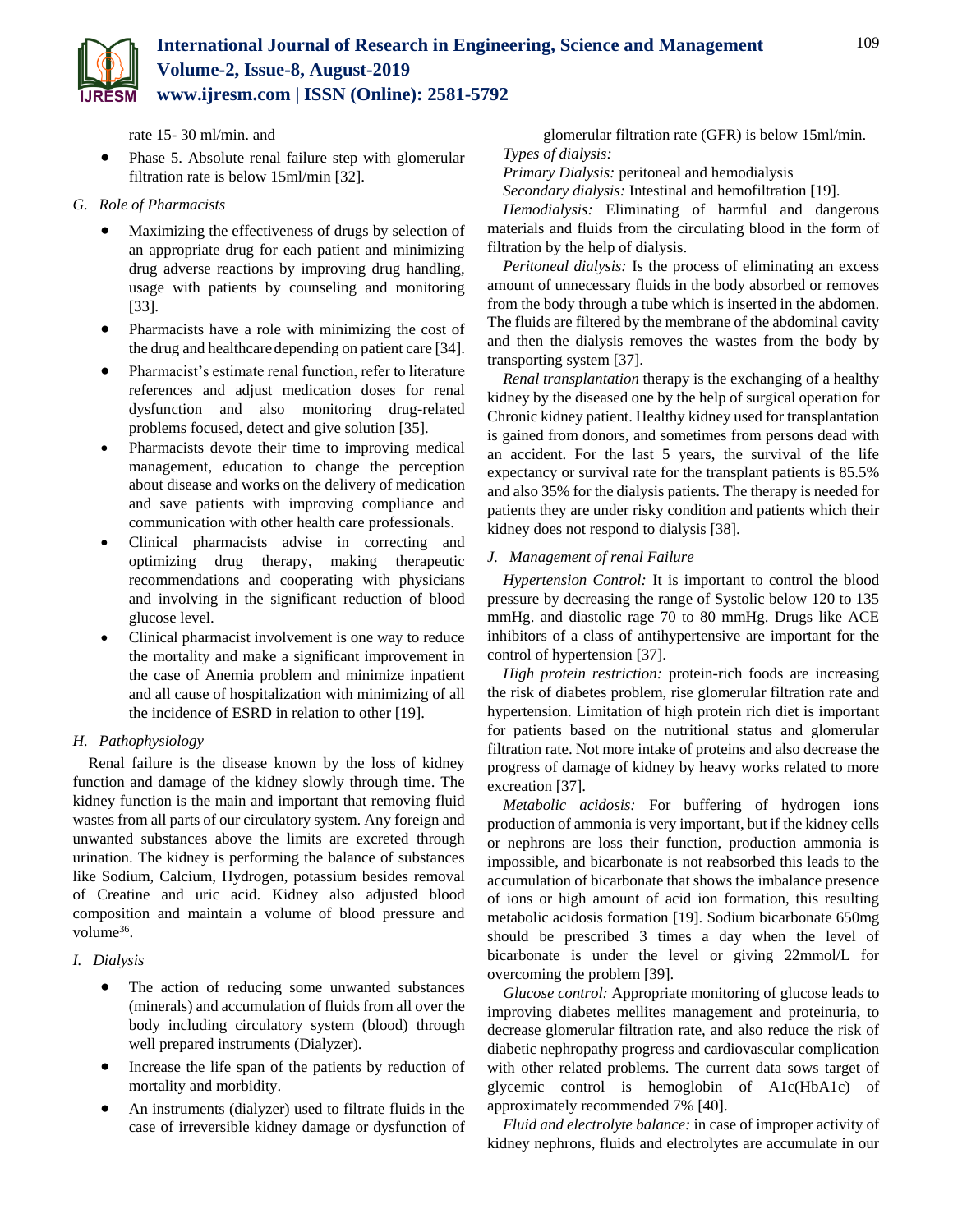

body circulatory system, this leads to edema in different parts of our body, heart failure, arrhythmias. The management of salts is controls by a fluid of sodium intake and the urine output. Management is possible by giving loop diuretics in combination or alone [19].

*Hyperkalemia:* when renal failure occurs potassium, excretion is decreases or accumulation of high amounts of potassium (hyperkalemia) this resulting weakness, confusion, muscle problem, and heart failure. This is treated or managed by using appropriate amounts of potassium in the diets, or by restricting intake of potassium, and also the administration of calcium in the case of heart failure patients by insulin and glucose through dialysis [19].

*Anemia:* Erythropoietin is important for the production of red blood cells (RBC) in kidneys, Anemia is occurring due to a reduction of erythropoietic cells. GFR <60ml/min indicates the presence of anemia. The cause is controlled by iron tablets, blood transfusions and erythropoiesis-stimulating agents and confirmation test are performed by ferritin and another laboratory tests [19].

## *K. Treatment*

Treatment of renal failure is it includes both the management and medication part. Medication is not as such important when the disease is at high stage (Stage 4 and 5) except reduce the complication and progress of the diseases. Some drugs are ACE inhibitor drugs, ARB, blockers, Calcium channel blockers, Diuretics, BETA blockers, and Vasodilators [19].

## **4. Result and discussion**

## *A. Intervention of pharmacist on CKD*

The occurrence of chronic kidney disease frequently increases from time to time $41$ . The patients suffer from chronic kidney failure and those who are used dialysis are under unexpected risk of drug therapy problems (DTPs) [42]. According to the Canadian Journal of Hospital Pharmacy, 2013 controlled trials, clinical pharmacist's intervention has reduced the entrance of new patient, readmission, length of stay in hospital and emergency department visits [43]. The action of pharmacists highly related with motivated patient results with participating on rounds, asking and sharing the problems of patients, awareness creation about medication, guide patients on removing discharges and post-discharge flow-up [44]. Some controlled trials also patients with chronic kidney disease that clinical pharmacist's intervention reduced returning and stay length in hospital and occurrence of end-stage renal disease or death [45]. So many researches are done and recorded participation of pharmacists' in identifying drug-related problems and participation to limit this complication. The benefit impact has seen in both acute and chronic renal failure including inpatient [46]. and outpatient care [47]. One of the most important interventions delivered by pharmacists is approval or correction about drug adjustment related with education [48]. There is cost reduction intervention but not critical as drug adjustment intervention [49]. Generally, pharmacists have a great, critical and important role in the health care multidisciplinary group that are well trained related to drugs prescribed for patients with renal disease. Intervention delivered by pharmacists mostly include identifying diseases occur due to drugs [50], not only this, other study shows pharmacist intervention included adjusting and improving drug [51], according to the prescription of drug, clear interaction with other health professional teams [52], perform any laboratories according to guidelines and procedures [53], assessing any activities of institution related to medication and records [54], identify and give solution for drug-record problems [55], prepare different procedures for mineral management for anemia [56]. Lipid and [57]. Phosphate [58], create awareness about disease and drugs for patients [59] and improve any compliance faced [60]. The contribution of pharmacists in medical fields is important for different research's [51]. and also important for communication of another multidisciplinary health team [61]. or oral /written consultation of patients in any conferences [62].

According to the study of (Teresa M. et al., 2011) randomized controlled study designs of 37 studies (38 articles) including 4743 participants at baseline, were analyzed in this review clinical outcomes were reported (55.3%), humanistic outcomes (13.2%), economic outcomes (31.6%), both clinical and economic outcomes (26.3%), and also humanistic and economic outcomes (2.6%) reported [63].

## *B. Clinical outcomes*

According to the study and designs of (Pai AB et al., 2009) the intervention of pharmacists to indicate significant and remarkable decrease in all cause of hospitalization means shows 3.1 to 1.8 as well as the cumulative time hospitalized mean from 15.5 to 9.7 days [47] and the study by (Bucaloiu ID et al.,2007) shows that pharmacist intervention resulting a significant increase in the number of patients meet the target of hemoglobin and transferrin mean from 43.9 to 69.8% and 40.4 to 64.8% respectively [56] and (Anonymous., 1998) shows that the overall decrease in percentage of patients with secondary hyperparathyroidism from 42 to 31% and the percentage of patients with moderate to severe hyperparathyroidism 23 to 7 % [64]. The other study done by (Yoakum D et al.,2008) also shows that management of pharmacist's intervention results a significant reduction in serum phosphate levels mean 2.07 to 1.81mmol/L, and a greater improvement in calcium-phosphate product mean  $4.80$  to  $4.43$  mmol<sup>2</sup>/ $L^2$  when compared to standard practice [65]. And (Leal S et al., 2008) shows Pharmacist intervention is also an absolute reduction of blood glucose in chronic kidney disease mean 209 to 163 mg/dL, LDL mean 107 to 91 mg/dl and cholesterol mean 198 to 170 mg/d L [53].

Additionally, (Chisholm MA et al., 2007) study clarify that the LDL value decreases from 305.48 to 191.78 mg/dl total cholesterol levels 345.83 to 239.91mg/dl., triglycerides mean from 290.78 to 223.13 mg/dL, a significant decrease in blood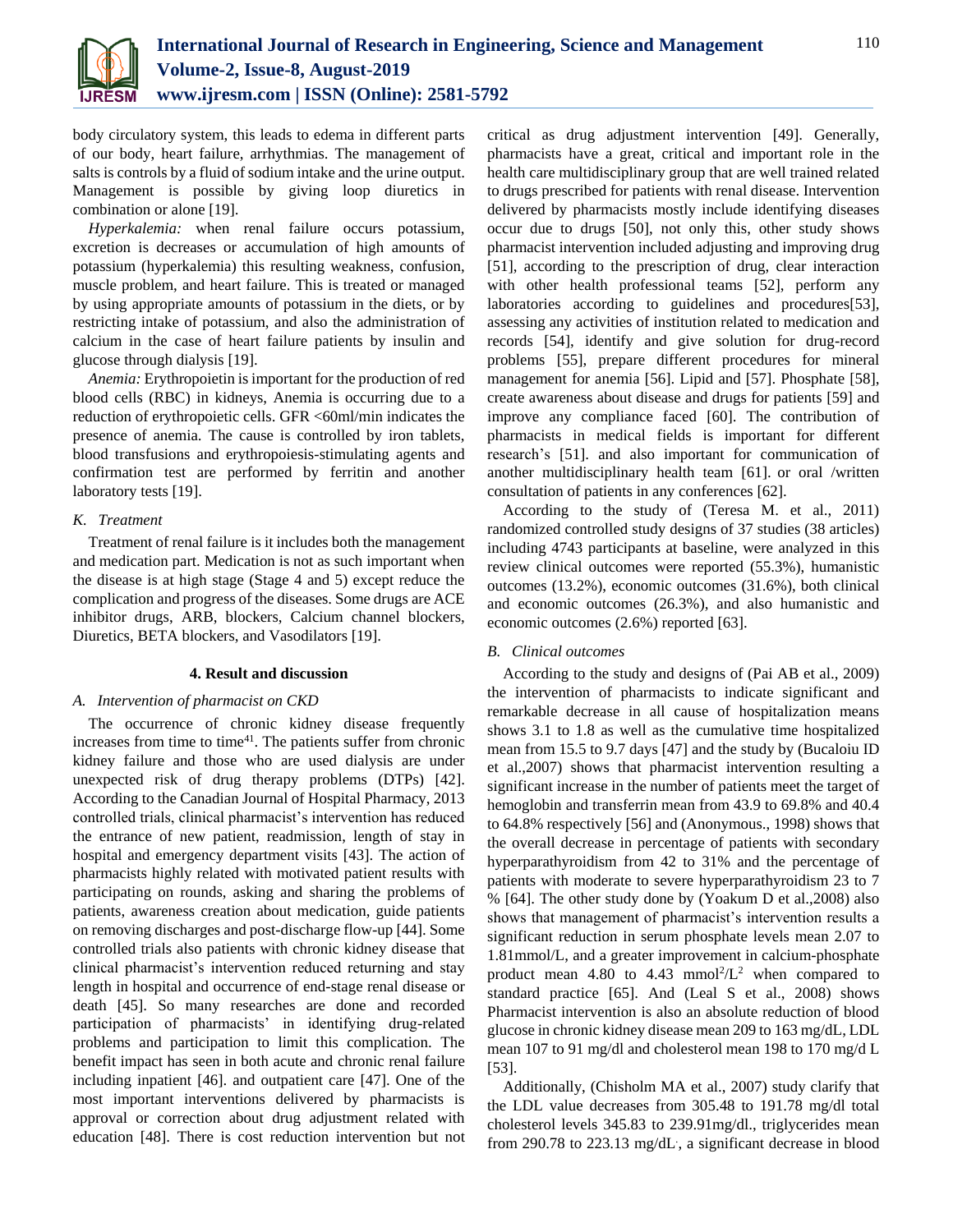

pressure (systolic) mean from 140.52 to 134.3 mmHg and (diastolic) blood pressure mean from 79.19 to 77.04 mmHg. and blood glucose reduction from 129.22 to 112.22mg/dl [66]. Generally the improvement Concluded and shows by a graph as follows:



Fig. 1. Clinical Outcomes Before and after Pharmacists Intervention in USA

The other report by (Leung WY et al.,2005 and Pai AB et al., 2009) done in China show that the decrease stays in hospitalization from 15.5 to 9.7 days, systolic mean from 148.0 to 139.7, diastolic 71.8 to 67.6, total cholesterol l 5.0 to 4.4, and Creatinine serum level from 82.4 to 32.5 micromole/L/year to show the improvement by the intervention of pharmacists is valuable in the Chronic renal failure [67], [68]. This is shows by the graph below:



Fig. 2. Clinical outcomes before and after pharmacist's intervention in China

## *C. Humanistic outcomes*

As the report of (Teresa M. et al., 2011) reveals that Intervention of pharmacists shows an increased health-related quality life as the whole mean 38.57 to 49.47, social functioning mean 40.02 to 50.4, role emotional mean 38.79 to 41.59, mental health scales mean 41.81 to 46.72 and on the physical component summary mean 43.79 to 46.72 and mental component summary mean 40.61 to 46.14. Additionally, it has also been reported a statistical improvement in energy mean 3.3

to 7.1, daily activities mean 4.9 to 7.7 and patients general wellbeing mean4.6 to 7.5, using linear the help of analog scales [63].

## *D. Economic outcomes*

Based on 12 articles observed by (Teresa M. et al., 2011) results pharmacist interventions were reported [67]. the amount of cost shows 15,363 [68]., 172,220 [69]., 1,018,638 USD [70] reduction in the year of 1992,1992 -1995 and 1995 -1998 respectively and 2,250 USD during a period of 4 months in 2007 [51]. The number of epoetin alpha units decreased nonsignificantly from 8.5 to 7.7 million when a pharmacist became responsible for anemia management [71]. Once the study of Japanese showed that pharmacist intervention reduced the monthly costs of erythropoietin from 1.86 to 1.37 million Japanese yen (equivalent to 22,600 USD and 16,600 USD) in 9 months of the year 2002 [72].

## *E. Impact of pharmacist interventions*

According to (Teresa M. et al., 2011), Most studies reporting clinical outcomes found hopeful relation between pharmacist intervention and clinical outcomes improvements such as reduction in blood pressure, reduction in LDL and total cholesterol levels decrease in serum phosphate and calciumphosphate levels and all reason hospitalizations. The studies also show pharmacist interventions in anemia not as such improvement on anemia management and by demonstrate more studies, also on hemoglobin and transferrin saturation [56] and hematocrit in time between 4-years [70]. Anemia correction has been related to an enhancement in health-related quality of life between dialysis and non-dialysis patients [72] and patients with better health-care, quality of life have a meaningful and more favorable survival rate [73]. Anemia adjustments have the probability to improve other clinical and economic outcomes in patients with chronic kidney disease [74] like left ventricular hypertrophy [75], the rate of improvement of chronic renal failure [76] and death [77].

Pharmacists also play a role in a remarkable reduction in the number of patients with secondary hyperparathyroidism [64], as well as a reduction in serum phosphate and calciumphosphate level [65]. Serous flow-up and correction of phosphate and calcium levels in case of serous cause for cardiovascular death patients under hemodialysis [78]. But some studies not appreciated results in relation to humanistic outcomes with controlled and uncontrolled studies and not a significant difference in relation to quality life after the intervention of pharmacists [79]. Pharmacist intervention the best way to perform cost reduction according to some studies and reports in relation to medication cost also. There is some study reported a substantial benefit-to-cost ratio resulting from pharmacists' interventions [80]. Additionally, hospitalization is the major component of the cost of care for patients on dialysis [81], therefore, reducing hospitalization rate [50]is related to cost reduction. Drug-related problems are the most frequent result to be studied. There is different argument int related to the definition of drug-related problems and not been cleared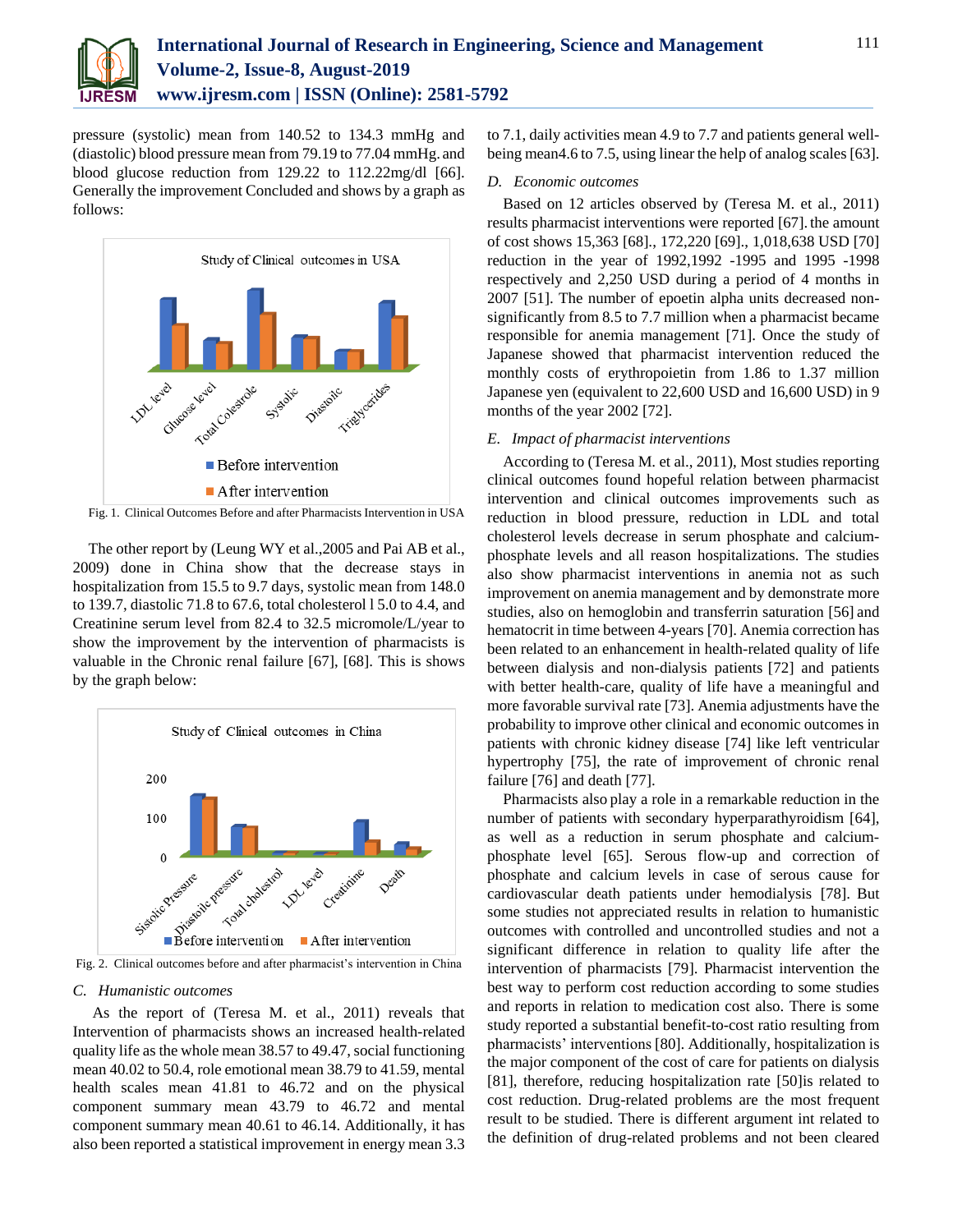

demarcation [82]. Increasing of Hospital admissions and increasing of drug-related problems are its own relatons [83], health care management improvement [84] increment of morbidity and mortality because of the cost of drugs [85]. According to the report of some other study 28% of hospital admissions directly connected with drug problems [86]. Generally, drug-related problems are avoided by identifying, adjusting and correcting the costs with medicinal care for dialysis patients [87].

Table 1

|                 |                                                  |            |                                                           |                                                                         | Summary of results                                                                                                                                                                                               |                         |              |                                                                                                                                                                                                                                                                                                                                                                                             |
|-----------------|--------------------------------------------------|------------|-----------------------------------------------------------|-------------------------------------------------------------------------|------------------------------------------------------------------------------------------------------------------------------------------------------------------------------------------------------------------|-------------------------|--------------|---------------------------------------------------------------------------------------------------------------------------------------------------------------------------------------------------------------------------------------------------------------------------------------------------------------------------------------------------------------------------------------------|
| R.<br>${\bf N}$ | Author                                           | Country    | Study design                                              | <b>Study Setting</b>                                                    | Aim                                                                                                                                                                                                              | Intervention            | Participants | Outcomes                                                                                                                                                                                                                                                                                                                                                                                    |
| 01              | Leung et<br>$al.^{65}$                           | China      | Prospective<br><b>Cohort Study</b><br>$(2 \text{ years})$ | University<br>based Public<br>hospital                                  | To develop a disease<br>management program<br>for patients with Type 2<br>diabetic nephropathy<br>and evaluate its effects<br>on the onset of time to<br>ESRD or all-cause death<br>compared with usual<br>care. | Pharmacists             | 160HD        | Systolic blood pressure<br>means from 148.0 to 139.7,<br>diastolic blood pressure<br>means from 71.8 to 67.6<br>mmHg, total cholesterol level<br>decreases from 5.0 to 4.4<br>$mg/dL$ .                                                                                                                                                                                                     |
| 02              | Pai et al. <sup>47</sup>                         | <b>USA</b> | Randomized<br>Controlled<br>Study (2<br>years)            | Non-profit<br>university-<br>affiliated<br>dialysis clinic              | To assess the impact of<br>patient counselling on<br>HRQOL of HD patients.                                                                                                                                       | Clinical<br>Pharmacists | 104CKD       | Significant decrease stays in<br>hospitalization time from<br>15.5 to 9.7 days.                                                                                                                                                                                                                                                                                                             |
| 03              | Chisholm et<br>$al.^{80}$                        | <b>USA</b> | Prospective<br>Uncontrolled<br>Study 2 years              | Tertiary care<br>teaching<br>hospital                                   | To study the effects of<br>medication assistance<br>program with<br>medication<br>therapy management on<br>the clinical outcomes<br>and HROOL of renal<br>transplant recipients.                                 | Pharmacists             | 36TX         | Decreases of LDL from<br>305.48 to 191.78 mg/dl total<br>cholesterol levels 345.83 to<br>239.91mg/dl., triglycerides<br>mean from 290.78 to 223.13<br>mg/dL., a significant decrease<br>in blood pressure (systolic)<br>mean from 140.52 to 134.3<br>mmHg and (diastolic) blood<br>pressure mean from 79.19 to<br>77.04 mmHg. and blood<br>glucose reduction from<br>129.22 to 112.22mg/dl. |
| 04              | Teresa M. et<br>al., $2011^{63}$                 |            | Controlled<br>and<br>uncontrolled<br>studies              | Hospital based                                                          | To assess the impact of<br>pharmacists<br>'intervention in patients<br>with chronic kidney<br>disease                                                                                                            | pharmacists             | 4743         | Shows (55.3%), humanistic<br>outcomes (13.2%), economic<br>outcomes (31.6%), both<br>clinical and economic<br>outcomes (26.3%), and also<br>humanistic and economic<br>outcomes (2.6%) reported.                                                                                                                                                                                            |
| 05              | <b>Bucaloiu</b> ID<br>et al., 2007 <sup>56</sup> | <b>USA</b> | Non-<br>randomized<br>Controlled<br>Study<br>$(6$ months) | Nephrology<br>department<br>of a medical<br>center                      | To assess the effect of<br>pharmacist-driven<br>Anaemia management<br>program in patients with<br>CKD.                                                                                                           | Pharmacists             | 134CKD       | significant increase in the<br>number of patients meet the<br>target of hemoglobin and<br>transferrin mean from 43.9 to<br>69.8%% and 40.4 to 64.8%<br>respectively.                                                                                                                                                                                                                        |
| 06              | Anonymous<br>et al.,<br>199864                   | <b>USA</b> | Prospective<br>Uncontrolled<br>Study<br>$(12$ months)     | Hemodialysis<br>unit of a<br>tertiary<br>medical<br>center              | To develop a protocol to<br>allow for pharmacist<br>management of the IV<br>administration of<br>calcitriol and to manage<br>hypocalcemia and<br>hyperphosphatemia.                                              | Pharmacists             | 335HD        | Decrease in percentage of<br>patients with secondary<br>hyperparathyroidism from 42<br>to 31% and the percentage of<br>patients with moderate to<br>severe hyperparathyroidism<br>23 to 7 %9                                                                                                                                                                                                |
| 07              | Yoakum D<br>et al., 2008 <sup>65</sup>           | UK         | Randomized<br>Controlled<br>Study<br>(4 months)           | Hemodialysis<br>units of<br>teaching<br>hospital and<br>satellite units | To evaluate the<br>effectiveness of a<br>protocol designed to<br>optimize serum<br>phosphate levels in<br>patients undergoing<br>regular HD.                                                                     | Pharmacists             | 34 HD        | Significant reduction in<br>serum phosphate levels mean<br>2.07 to 1.81mmol/L, and a<br>greater improvement in<br>calcium-phosphate product<br>mean 4.80 to 4.43 mmol2/L2<br>when compared to standard<br>practice.                                                                                                                                                                         |
| 08              | Leal S et<br>al.,2008 <sup>53</sup>              | <b>USA</b> | Prospective<br>Uncontrolled<br>Study                      | Community<br>health<br>center                                           | To evaluate pharmacist-<br>based disease-state<br>management service to<br>improve the care of<br>indigent patients at high<br>risk to develop CKD                                                               | Pharmacists             | 601CKD       | Absolute reduction of blood<br>glucose in chronic kidney<br>disease mean 209 to 163<br>mg/dL, LDL mean 107 to 91<br>mg/dl and cholesterol mean<br>198 to 170 mg/d.                                                                                                                                                                                                                          |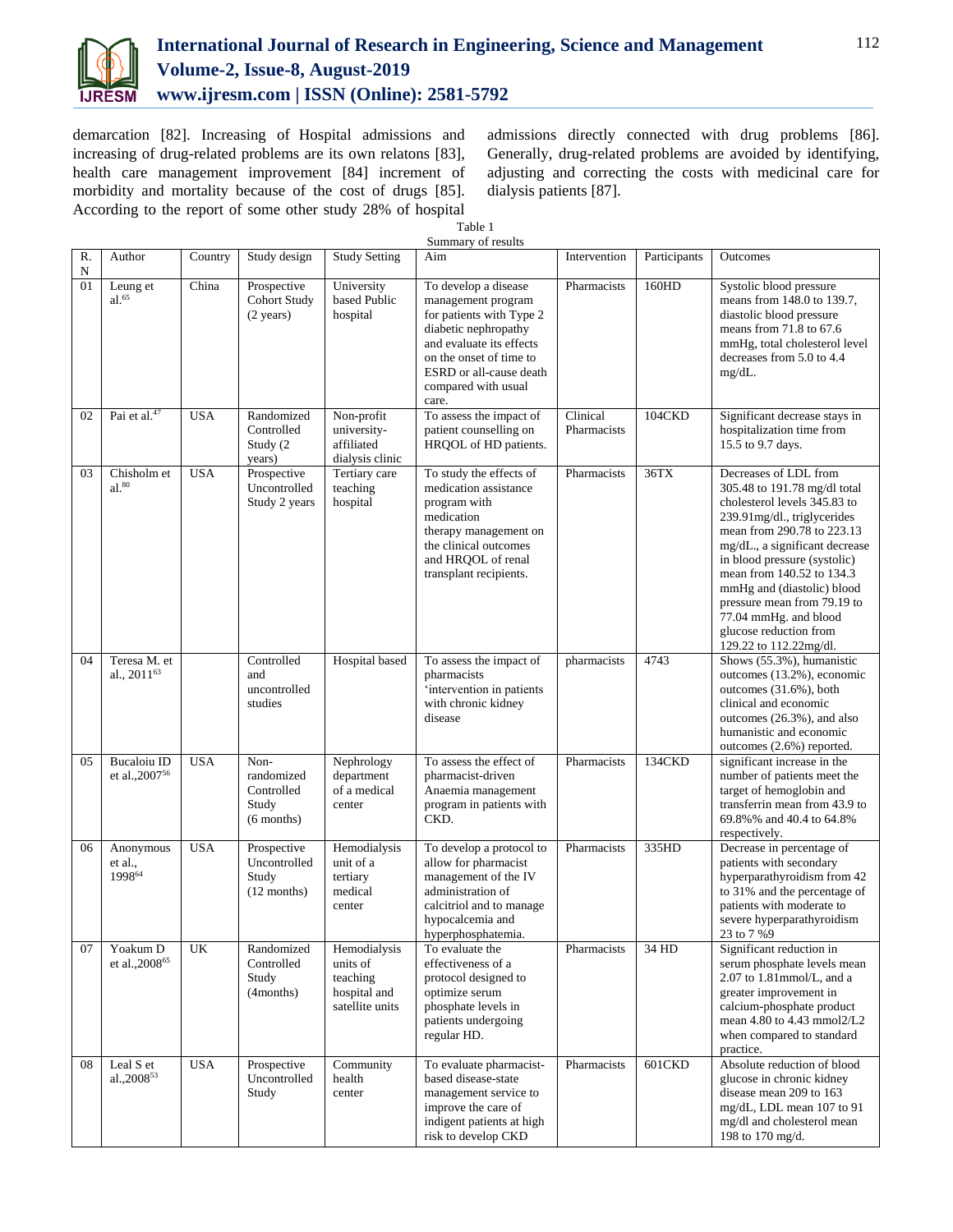

**5. Conclusion**

Pharmacists' intervention in patients with chronic kidney disease is a positive impact and acceptable improvements are displayed, and also variable quality with heterogeneous outcomes. On the basis of best available evidence, pharmacists' interventions may have a positive impact on the outcomes of patients with chronic kidney disease in general, clinical pharmacist intervention there was a decrease in the hospital stay of patients, decrease readmission, increase the life expectancy of the patients or improvement of quality life, decrease cost effectiveness, increase in the health-related outcomes, increasing medication adherence, decrease dug related problems, significant reduction of phosphate level, hypertension, systolic and diastolic rate, slowing the progression of their stages of disease to end-stage kidney disease.

## **Acknowledgement**

First and foremost, I would like to take the opportunity to thank Almighty God for His immense blessings and help provided to me throughout my life. Without Him, I would not have had the wisdom or the physical ability to do so.

I am heartily thankful to my Adviser, Professor (Dr.) Vijender Singh Chairperson, Department of Pharmacy, Sharda University, whose encouragement, guidance and support from the beginning to the end, enabled me to develop an understanding of the subject.

I express my humble gratitude to my co-adviser Mis. Deepa Shukla (SUPHA Assistance professor, and Lecturer in department of pharmacy, Sharda University, for tirelessly guiding me through every step of this work.

Special thanks to all lecturers, and staff members of all pharmacy department, of Sharda University, and also my classmates for helping, and supporting by sharing their valuable idea and also in every step during my work. I am also grateful to my caring parents for always being supportive in the general attainment of my education, including this project.

Lastly, I offer my regards and blessings to all of those who supported me in any respect during the completion of the project.

#### **References**

- [1] Yach D, Hawkes C, Gould CL, et al. The global burden of chronic diseases: overcoming impediments to prevention and control. JAMA. 2004;291(21):2616−2622. 2.
- [2] Atkins RC. The epidemiology of chronic kidney disease. Kidney Int Suppl. 2005;67: S14−S18.
- [3] Wang H, Naghavi M, Allen C, et al. GBD 2015 Mortality and Causes of Death Collaborators. Global, regional, and national life expectancy, allcause mortality, and cause-specific mortality for 249 causes of death, 1980-2015: a systematic analysis for the Global Burden of Disease Study 2015. Lancet 2016; 388:1459–544.
- [4] Lozano R, Naghavi M, Foreman K, et al. Global and regional mortality from 235 causes of death for 20 age groups in 1990 and 2010: a systematic analysis for the Global Burden of Disease Study 2010. Lancet 2013; 380: 2095–128.
- [5] Barsoum RS: Chronic kidney disease in the developing world. N Engl J Med 2006, 354:997-999.
- [6] Haroun MK, Jaar BG, Hoffman SC, Comstock GW, Klag MJ, CoreshJ: Risk factors for chronic kidney disease: a prospective study of 23,534 men and women in Washington County, Maryland.J Am Soc Nephrol 2003, 14:2934-2941.
- [7] Locatelli F, Vecchio LD, Pozzoni P: The importance of early detection of chronic kidney disease. Nephrol Dial Transplant 2002, 17(Suppl 11):2-7
- [8] Levey AS, Coresh J, Balk E, Kausz AT, Levin A, Steffes MW, Hogg RJ, Perrone RD, Lau J, Eknoy G: National Kidney Foundation practice guidelines for chronic kidney disease: evaluation, classification, and stratification. Ann Intern Med 2003, 139:137-147)
- [9] Liyanage T, Ninomiya T, Jha V, et al. Worldwide access to treatment for end-stage kidney disease: a systematic review. Lancet 2015; 385:1975– 82.
- [10] https://www.usrds.org/2014/view/img\_v2\_10.html
- [11] National Institutes of Health. Kidney disease statistics for the United States. Washington, DC. 2016.
- [12] National Kidney Foundation: K/DOQI Clinical Practice Guidelines for Chronic Kidney Disease: Evaluation, classification, and stratification. Am J Kidney Dis 39:S1-S266, 2002 (suppl 1)
- [13] Anand S, Bitton A, Gaziano T. The gap between estimated incidence of end-stage renal disease and use of therapy. PLoS One 2013; 8: e72860.
- [14] Elamin S, Obeid W, Abu-Aisha H. Renal replacement therapy in Sudan, 2009. Arab J Nephrol Transplant 2010; 3: 31–36.
- [15] Barsoum RS, Khalil SS, Arogundade FA. Fifty years of dialysis in Africa: challenges and progress. Am J Kidney Dis 2015; 65: 502–12.
- [16] Grey M, Schulman-Green D, Knafl K, et al. A revised Self- and Family Management Framework. Nurs Outlook 2015;63:162–70.
- [17] Papadakis E. Approach of patients with kidney disease and patients with beta-thalassemia in a general hospital in Crete and investigation of their quality of life. Thesis, 2010; available on website: http://mph.med.uoc.gr/files/Dissertations/Pa padakis%20Evag\_2010.pdf  $(19/05/12)$ .
- [18] Wang H, Naghavi M, Allen C, et al. GBD 2015 Mortality and Causes of Death Collaborators. Global, regional, and national life expectancy, allcause mortality, and cause-specific mortality for 249 causes of death, 1980-2015: a systematic analysis for the Global Burden of Disease Study 2015. Lancet 2016;388:1459–544.
- [19] K. Saisupraja et al. Clinical Pharmacist Intervention in the Management of Patients with Chronic Renal Failure. Indo American Journal of Pharmaceutical Research.2016:6(11).
- [20] Ene-Iordache B, Perico N, Bikbov B, et al. Chronic kidney disease and cardiovascular risk in six regions of the world (ISN-KDDC): a crosssectional study. Lancet Glob Health 2016; 4: e307–19.
- [21] USRDS. Atlas of End-Stage Renal Disease. Minneapolis, MN: USRDS; 2009
- [22] ANZDATA. Australia and New Zealand Dialysis and Transplant Registry. ANZDATA Registry 2009 Report. http://www.anzdata.org.au/v1/ report\_2009.html
- [23] Registry E-E. ERA-EDTA Registry Annual Report 2008. Amsterdam, The Netherlands: ERA-EDTA Registry; 2009
- [24] Engelgau MM, El-Saharty S, Kudesia P, Rajan V, Rosenhouse S,Okamoto K. Regional aging and disease burden. In: Capitalizing on the demographic transition: tackling non communicable diseases in South Asia. Washington, DC: World Bank, 2011: 15–40.
- [25] Ayodele OE, Alebiosu CO. Burden of chronic kidney disease: an international perspective. Adv Chronic Kidney Dis 2010; 17: 215–24
- [26] Agyei-Mensah S, de-Graft Aikins A. Epidemiological transition and the double burden of disease in Accra, Ghana. J Urban Health 2010; 87: 879– 97.
- [27] Kanji Z, Powe CE, Wenger JB, et al. Genetic variation in APOL1 associates with younger age at hemodialysis initiation. J Am Soc Nephrol 2011; 22: 2091–97.
- [28] Kearney PM, Whelton M, Reynolds K, Muntner P, Whelton PK, He J.Global burden of hypertension: analysis of worldwide data. Lancet 2005; 365: 217–23
- [29] Shaw JE, Sicree RA, Zimmet PZ. Global estimates of the prevalence of diabetes for 2010 and 2030. Diabetes Res Clin Pract 2010; 87: 4–14.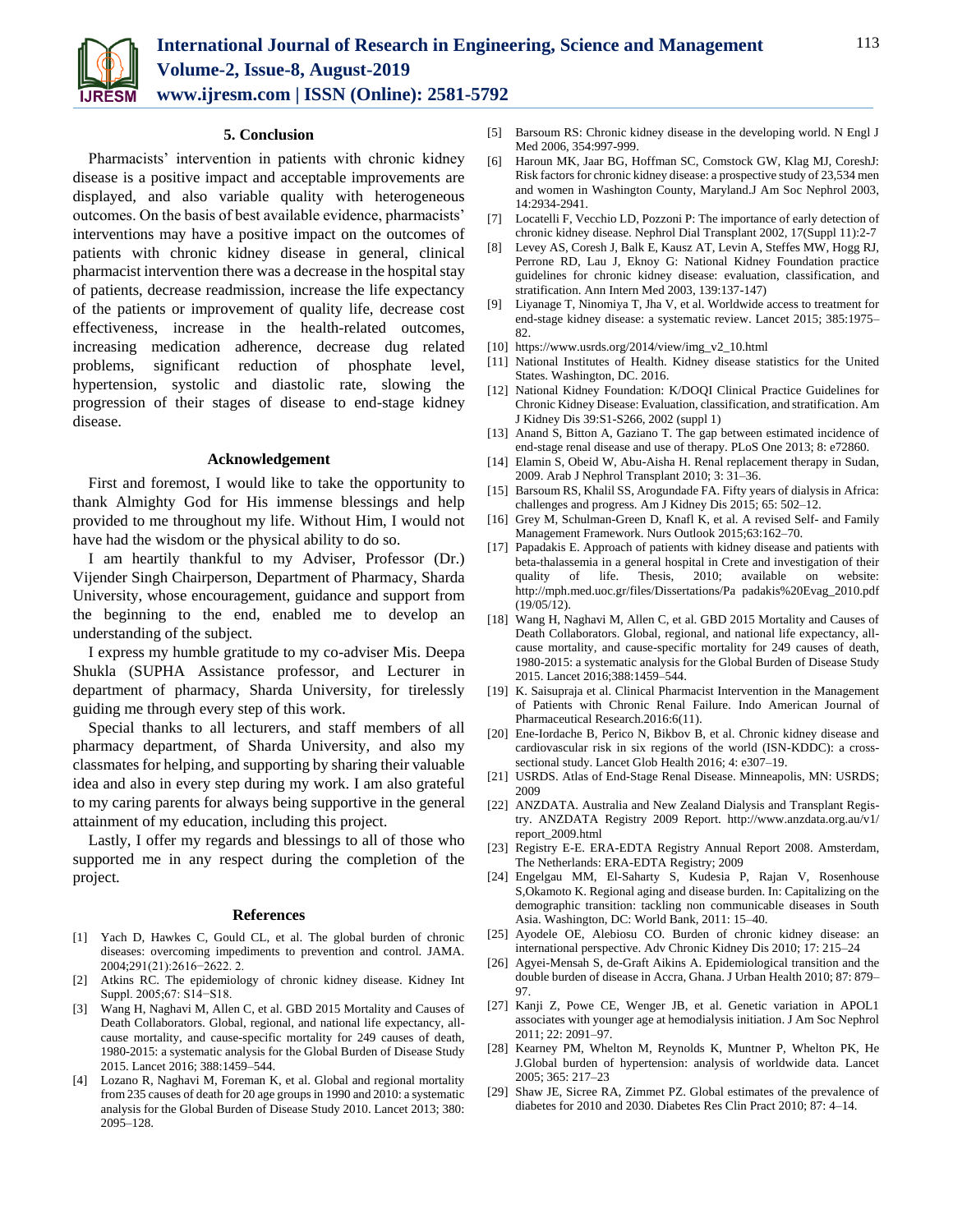

- [30] Wild S, Roglic G, Green A, Sicree R, King H. Global prevalence of diabetes: estimates for the year 2000 and projections for 2030. Diabetes Care 2004; 27: 1047–53.
- [31] Wang Y, Mi J, Shan XY, Wang QJ, Ge KY. Is China facing an obesity epidemic and the consequences? The trends in obesity and chronic disease in China. Int J Obes (Lond) 2007; 31: 177–88
- [32] KDIGO (2013). Kidney Disease: Improving Global Outcomes (KDIGO) CKD Work Group. KDIGO 2012 Clinical Practice Guideline for the Evaluation and Management of Chronic Kidney Disease. Kidney inter., Suppl. 2013; 3: 1-150
- [33] Manitoba Renal Program procedure [60.40.09]: Guidelines for medication reconciliation. Winnipeg (MB): Winnipeg Regional Health Authority; 2011 Nov [cited 2013 Mar 27]. Available.
- [34] Yahaya Hassan, Rowa'J Al-Ramahi, Noorizan Abd Aziz and Rozina Ghazali. Drug Use and Dosing in Chronic Kidney Disease. Ann Acad Med Singapore, 2009; 38: 1095-103.
- [35] Deonne Dersch and James McCormack. Estimating Renal Function for Drug Dosing: Rewriting the Gospel. CJHP, 2008: 61(2): 138-143.
- [36] Levey AS, Coresh J. Chronic kidney disease. Lancet. 2012;379(9811):165−180.
- [37] Rolfo A, Attini R, Nuzzo AM, et al. Chronic kidney disease may be differentially diagnosed from preeclampsia by serum biomarkers. Kidney Int. 2013;83(1):177−181.
- [38] National Institutes of Health. Kidney Disease Statistics for the United States. Washington, DC. 2012.
- [39] Susantitaphong P, Sewaralthahab K, Balk EM, Jaber BL, Madias NE. Short- and long-term effects of alkali therapy in chronic kidney disease: a systematic review. Am J Nephrol. 2012;35(6):540-547
- [40] Inker LA, Astor BC, Fox CH, et al. KDOQI US commentary on the 2012 KDIGO clinical practice guideline for the evaluation and management of CKD. Am J Kidney Dis. 2014; 63:713-735
- [41] Coresh J, Selvin E, Stevens LA, Manzi J, Jusek JW, Eggers P, et al. Prevalence of chronic kidney disease in the United States. JAMA. 2007;298(17):2038–47
- [42] Zillich AJ, Saseen JJ, Dehart RM, Dumo P, Grabe DW, Gilmartin C, et al. Caring for patients with chronic kidney disease: a joint opinion of the ambulatory care and the nephrology practice and research networks of the American College of Clinical Pharmacy. Pharmacotherapy. 2005; 25(1):123–43.
- [43] Chisholm-Burns MA, Kim Lee J, Spivey CA, Slack M, Herrier RN, Hall-Lipsy E, et al. US pharmacists' effect as team members on patient care: systematic review and meta-analyses. Med Care. 2010;48(10):923–33.
- [44] Kaboli PJ, Hoth AB, McClimon BJ, Schnipper JL. Clinical pharmacists and inpatient medical care. Arch Intern Med. 2006;166(9):955–64.
- [45] Salgado TM, Moles R, Benrimoj SI, Fernandez-Llimos F. Pharmacists' interventions in the management of patients with chronic kidney disease: a systematic review. Nephrol Dial Transplant. 2012;27(1):276–92.
- [46] Gharekhani A, Kanani N, Khalili H, Dashti-Khavidaki S. Frequency, types, and direct related costs of medication errors in an academic nephrology unit in Iran. Ren Fail. 2014;36(8):1268–1272.
- [47] Pai AB. Keeping kidneys safe: the pharmacist's role in NSAID avoidance in high-risk patients. J Am Pharm Assoc. 2015;55(1):e15–e25.Pai AB. Keeping kidneys safe: the pharmacist's role in NSAID avoidance in highrisk patients. J Am Pharm Assoc. 2015;55(1):e15–e25.
- [48] Gheewala PA, Peterson GM, Curtain CM, Nishtala PS, Hannan PG, Castelino RL. Impact of the pharmacist medication review services on drug-related problems and potentially inappropriate prescribing of renally cleared medications in residents of aged care facilities. Drugs Aging. 2014; 31:825–835.
- [49] Balaiche S, Romanet T, Allenet B, Calop J, Zaoui P. Identification of drug-related problems in ambulatory chronic kidney disease patients: a 6 month prospective study. J Nephrol. 2012;25(5):782–788.
- [50] Pai AB, Boyd A, Depczynski J et al. Reduced drug use and hospitalization rates in patients undergoing hemodialysis who received pharmaceutical care: a 2-year, randomized, controlled study. Pharmacotherapy 2009; 29: 1433–1440
- [51] Hassan Y, Al-Ramahi RJ, Aziz NA et al. Impact of a renal drug dosing service on dose adjustment in hospitalized patients with chronic kidney disease. Ann Pharmacother 2009; 43: 1598–1605
- [52] Mirkov S. Implementation of a pharmacist medication review clinic for haemodialysis patients. N Z Med J 2009; 122: 25–37
- [53] Leal S, Soto M. Chronic kidney disease risk reduction in a Hispanic population through pharmacist-based disease-state management. Adv Chronic Kidney Dis 2008; 15: 162–167
- [54] Possidente CJ, Bailie GR, Hood VL. Disruptions in drug therapy in longterm dialysis patients who require hospitalization. Am J Health Syst Pharm 1999; 56: 1961–1964
- [55] Ledger S, Choma G. Medication reconciliation in hemodialysis pa-tients. CANNT J 2008; 18: 41–43
- [56] Bucaloiu ID, Akers G, Bermudez MC et al. Outpatient erythropoietin administered through a protocol-driven, pharmacist-managed pro-gram may produce significant patient and economic benefits. Manag Care Interface 2007; 20: 26–30
- [57] Viola RA, Abbott KC, Welch PG et al. A multidisciplinary program for achieving lipid goals in chronic hemodialysis patients. BMC Neph-rol 2002; 3: 9.
- [58] Chisholm MA, Mulloy LL, Jagadeesan M et al. Impact of clinical pharmacy services on renal transplant patients' compliance with immunosuppressive medications. Clin Transplant 2001; 15: 330–336
- [59] Thomas D, Joseph J, Francis B et al. Effect of patient counseling on quality of life of hemodialysis patients in India. Pharm Pract 2009; 7: 181– 184
- [60] Thomas D, Joseph J, Francis B et. al. Effect of patient counseling on quality of life of hemodialysis patients in India. Pharm Pract 2009; 7: 181– 184
- [61] Manley HJ, Drayer DK, Muther RS. Medication-related problem type and appearance rate in ambulatory hemodialysis patients. BMC Nephrol 2003; 4: 10
- [62] Tang I, Vrahnos D, Hatoum H et. al. Effectiveness of clinical pharma-cist interventions in a hemodialysis unit. Clin Ther 1993; 15: 459–464, discussion 32
- [63] Teresa M. et al., Pharmacists' interventions in the management of patients with chronic kidney disease: a systematic review Nephrol Dial Transplant (2012)1527: 276–292
- [64] Anonymous. Pharmacist-run program optimally manages secondary hyperparathyroidism. Hosp Formul 1998; 33: 1217–1218
- [65] Yokum D, Glass G, Cheung CF et al. Evaluation of a phosphate management protocol to achieve optimum serum phosphate levels in hemodialysis patients. J Ren Nutr 2008; 18: 521–529
- [66] Yokum D, Glass G, Cheung CF et al. Evaluation of a phosphate management protocol to achieve optimum serum phosphate levels in hemodialysis patients. J Ren Nutr 2008; 18: 521–529
- [67] Kimura T, Arai M, Masuda H et. al. Impact of a pharmacist-implemented anemia management in outpatients with end-stage renal disease in Japan. Biol Pharm Bull 2004; 27: 1831–1833
- [68] Golightly LK, O'Fallon CL, Moran WD et al. Pharmacist monitoring of drug therapy in patients with abnormal serum creatinine levels. Hosp Pharm 1993; 28: 725–727, 30–2
- [69] Soler Company E, Faus Soler MT, Olivas Ferrandis JL et al. Intervention of the service of hospital pharmacy for the rational use of erythropoietin: clinical and economic assessment of its dispensing and administration to hemodialyzed patients. Farm Hosp 1996; 20: 381–386
- [70] Quercia RA, Abrahams R, White CM et al. Cost avoidance and clinical benefits derived from a pharmacy-managed anemia program. Hosp Pharm 2001; 36: 169–175
- [71] To LL, Stoner CP, Stolley SN et al. Effectiveness of a pharmacistimplemented anemia management protocol in an outpatient hemodialysis unit. Am J Health Syst Pharm 2001; 58: 2061–2065
- [72] Alexander M, Kewalramani R, Agodoa I et al. Association of anemia correction with health-related quality of life in patients not on dialysis. Curr Med Res Opin 2007; 23: 2997–3008
- [73] Simic-Ogrizovic S, Jemcov T, Pejanovic S et. al. Health-related quality of life, treatment efficacy, and hemodialysis patient outcome. Ren Fail 2009; 31: 201–206
- [74] Dowling TC. Prevalence, etiology, and consequences of anemia and clinical and economic benefits of anemia correction in patients with chronic kidney disease: an overview. Am J Health Syst Pharm 2007; 64 (13 Suppl 8): S3–S7; quiz S23–S25
- [75] Ayus JC, Go AS, Valderrabano F et al. Effects of erythropoietin on left ventricular hypertrophy in adults with severe chronic renal failure and hemoglobin <10 g/dL. Kidney Int 2005; 68: 788–795